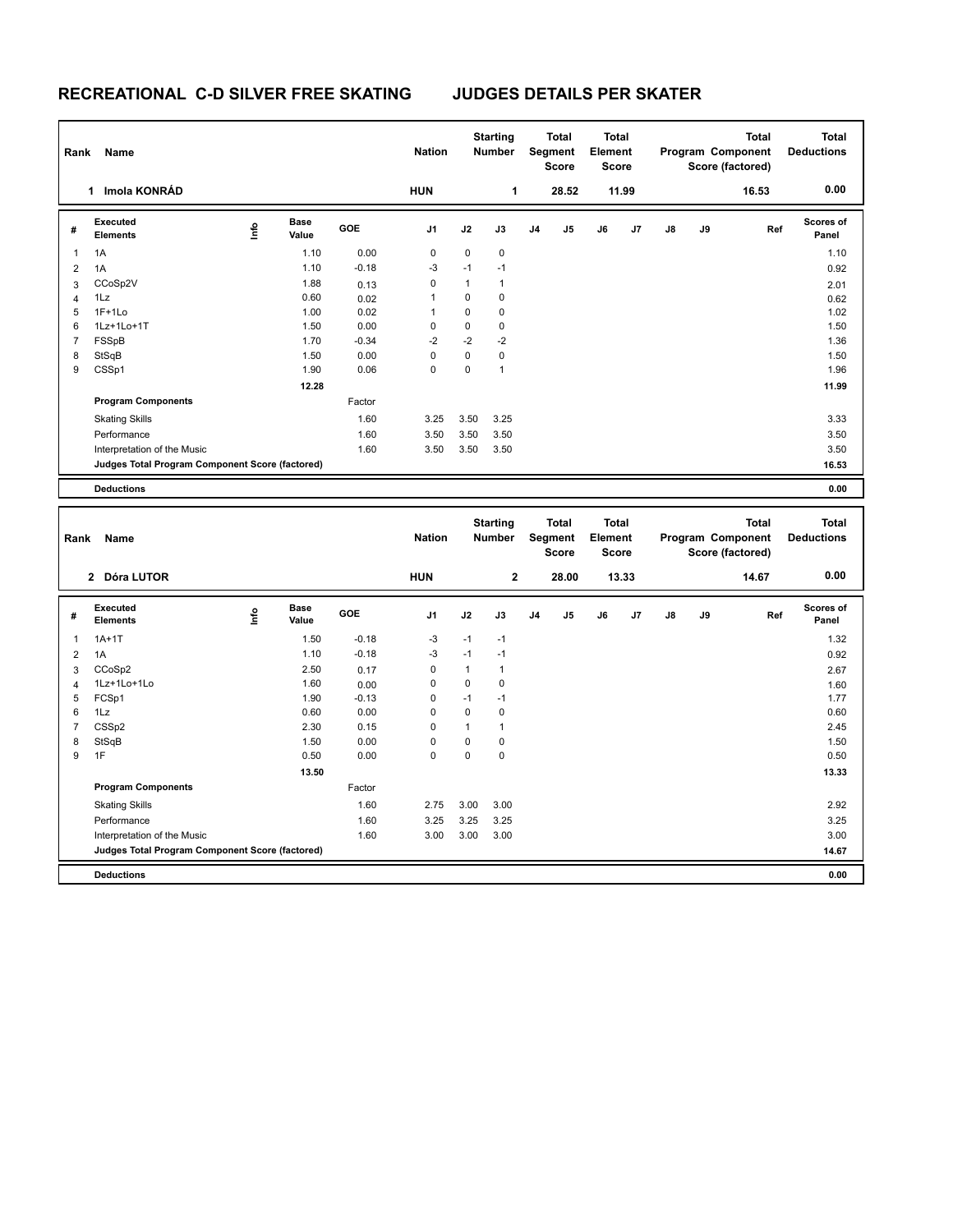# **RECREATIONAL C-D SILVER FREE SKATING JUDGES DETAILS PER SKATER**

| Rank | Name                                            |      |                      |         | <b>Nation</b>  |              | <b>Starting</b><br>Number |                | <b>Total</b><br>Segment<br><b>Score</b> |    | <b>Total</b><br>Element<br><b>Score</b> |               |    | <b>Total</b><br>Program Component<br>Score (factored) | <b>Total</b><br><b>Deductions</b> |
|------|-------------------------------------------------|------|----------------------|---------|----------------|--------------|---------------------------|----------------|-----------------------------------------|----|-----------------------------------------|---------------|----|-------------------------------------------------------|-----------------------------------|
|      | <b>Eszter NAGY</b><br>3                         |      |                      |         | <b>HUN</b>     |              | 5                         |                | 26.41                                   |    | 11.31                                   |               |    | 15.60                                                 | $-0.50$                           |
| #    | <b>Executed</b><br><b>Elements</b>              | lnfo | <b>Base</b><br>Value | GOE     | J <sub>1</sub> | J2           | J3                        | J <sub>4</sub> | J5                                      | J6 | J <sub>7</sub>                          | $\mathsf{J}8$ | J9 | Ref                                                   | <b>Scores of</b><br>Panel         |
| 1    | $1A+1T$                                         |      | 1.50                 | $-0.04$ | 0              | $-1$         | 0                         |                |                                         |    |                                         |               |    |                                                       | 1.46                              |
| 2    | FCSpB                                           |      | 1.60                 | $-0.16$ | $-1$           | $-1$         | $-1$                      |                |                                         |    |                                         |               |    |                                                       | 1.44                              |
| 3    | 1F+1Lo+1Lo                                      |      | 1.50                 | 0.02    | 1              | 0            | 0                         |                |                                         |    |                                         |               |    |                                                       | 1.52                              |
| Δ    | 1Lz                                             |      | 0.60                 | 0.02    | 0              | $\mathbf{1}$ | $\mathbf 0$               |                |                                         |    |                                         |               |    |                                                       | 0.62                              |
| 5    | 1F                                              |      | 0.50                 | 0.00    | 0              | $\mathbf 0$  | 0                         |                |                                         |    |                                         |               |    |                                                       | 0.50                              |
| 6    | CCoSp2V                                         |      | 1.88                 | 0.13    | 1              | 1            | 0                         |                |                                         |    |                                         |               |    |                                                       | 2.01                              |
|      | 1A                                              |      | 1.10                 | $-0.55$ | $-5$           | $-5$         | $-5$                      |                |                                         |    |                                         |               |    |                                                       | 0.55                              |
| 8    | SSp2                                            |      | 1.60                 | 0.11    | 1              | $\mathbf{1}$ | $\mathbf 0$               |                |                                         |    |                                         |               |    |                                                       | 1.71                              |
| 9    | StSqB                                           |      | 1.50                 | 0.00    | 0              | $\mathbf 0$  | $\mathbf 0$               |                |                                         |    |                                         |               |    |                                                       | 1.50                              |
|      |                                                 |      | 11.78                |         |                |              |                           |                |                                         |    |                                         |               |    |                                                       | 11.31                             |
|      | <b>Program Components</b>                       |      |                      | Factor  |                |              |                           |                |                                         |    |                                         |               |    |                                                       |                                   |
|      | <b>Skating Skills</b>                           |      |                      | 1.60    | 3.25           | 3.25         | 3.00                      |                |                                         |    |                                         |               |    |                                                       | 3.17                              |
|      | Performance                                     |      |                      | 1.60    | 3.25           | 3.50         | 3.25                      |                |                                         |    |                                         |               |    |                                                       | 3.33                              |
|      | Interpretation of the Music                     |      |                      | 1.60    | 3.25           | 3.25         | 3.25                      |                |                                         |    |                                         |               |    |                                                       | 3.25                              |
|      | Judges Total Program Component Score (factored) |      |                      |         |                |              |                           |                |                                         |    |                                         |               |    |                                                       | 15.60                             |
|      | <b>Deductions</b>                               |      | Falls:               | $-0.50$ |                |              |                           |                |                                         |    |                                         |               |    |                                                       | $-0.50$                           |
|      |                                                 |      |                      |         |                |              |                           |                |                                         |    |                                         |               |    |                                                       |                                   |

| Rank           | Name                                            |      |                      |         | <b>Nation</b>  |             | <b>Starting</b><br>Number |                | <b>Total</b><br>Segment<br><b>Score</b> | <b>Total</b><br>Element<br><b>Score</b> |       |               |    | <b>Total</b><br>Program Component<br>Score (factored) | <b>Total</b><br><b>Deductions</b> |
|----------------|-------------------------------------------------|------|----------------------|---------|----------------|-------------|---------------------------|----------------|-----------------------------------------|-----------------------------------------|-------|---------------|----|-------------------------------------------------------|-----------------------------------|
|                | 4 Adél CSILEK                                   |      |                      |         | <b>HUN</b>     |             | 4                         |                | 22.82                                   |                                         | 10.01 |               |    | 12.81                                                 | 0.00                              |
| #              | <b>Executed</b><br><b>Elements</b>              | lnfo | <b>Base</b><br>Value | GOE     | J <sub>1</sub> | J2          | J3                        | J <sub>4</sub> | J <sub>5</sub>                          | J6                                      | J7    | $\mathsf{J}8$ | J9 | Ref                                                   | <b>Scores of</b><br>Panel         |
| 1              | 1A                                              |      | 1.10                 | $-0.15$ | $-2$           | $-1$        | $-1$                      |                |                                         |                                         |       |               |    |                                                       | 0.95                              |
| 2              | SSp1                                            |      | 1.30                 | 0.00    | 0              | 0           | 0                         |                |                                         |                                         |       |               |    |                                                       | 1.30                              |
| 3              | 1Lz+1A+SEQ                                      |      | 1.36                 | $-0.18$ | $-2$           | $-1$        | $-2$                      |                |                                         |                                         |       |               |    |                                                       | 1.18                              |
| 4              | 1F+1Lo+1T                                       |      | 1.40                 | 0.00    | 0              | 0           | 0                         |                |                                         |                                         |       |               |    |                                                       | 1.40                              |
| 5              | <b>FCUSpBV</b>                                  |      | 1.13                 | $-0.15$ | $-2$           | $-1$        | $-1$                      |                |                                         |                                         |       |               |    |                                                       | 0.98                              |
| 6              | StSqB                                           |      | 1.50                 | $-0.10$ | $-1$           | 0           | $-1$                      |                |                                         |                                         |       |               |    |                                                       | 1.40                              |
| $\overline{7}$ | 1F                                              |      | 0.50                 | 0.00    | 0              | $\mathbf 0$ | 0                         |                |                                         |                                         |       |               |    |                                                       | 0.50                              |
| 8              | 1Lz                                             |      | 0.60                 | $-0.06$ | $-1$           | $-1$        | $-1$                      |                |                                         |                                         |       |               |    |                                                       | 0.54                              |
| 9              | CCoSpB                                          |      | 1.70                 | 0.06    | 0              | 0           | $\overline{1}$            |                |                                         |                                         |       |               |    |                                                       | 1.76                              |
|                |                                                 |      | 10.59                |         |                |             |                           |                |                                         |                                         |       |               |    |                                                       | 10.01                             |
|                | <b>Program Components</b>                       |      |                      | Factor  |                |             |                           |                |                                         |                                         |       |               |    |                                                       |                                   |
|                | <b>Skating Skills</b>                           |      |                      | 1.60    | 2.50           | 2.75        | 2.75                      |                |                                         |                                         |       |               |    |                                                       | 2.67                              |
|                | Performance                                     |      |                      | 1.60    | 2.50           | 2.75        | 2.75                      |                |                                         |                                         |       |               |    |                                                       | 2.67                              |
|                | Interpretation of the Music                     |      |                      | 1.60    | 2.75           | 2.75        | 2.50                      |                |                                         |                                         |       |               |    |                                                       | 2.67                              |
|                | Judges Total Program Component Score (factored) |      |                      |         |                |             |                           |                |                                         |                                         |       |               |    |                                                       | 12.81                             |
|                | <b>Deductions</b>                               |      |                      |         |                |             |                           |                |                                         |                                         |       |               |    |                                                       | 0.00                              |